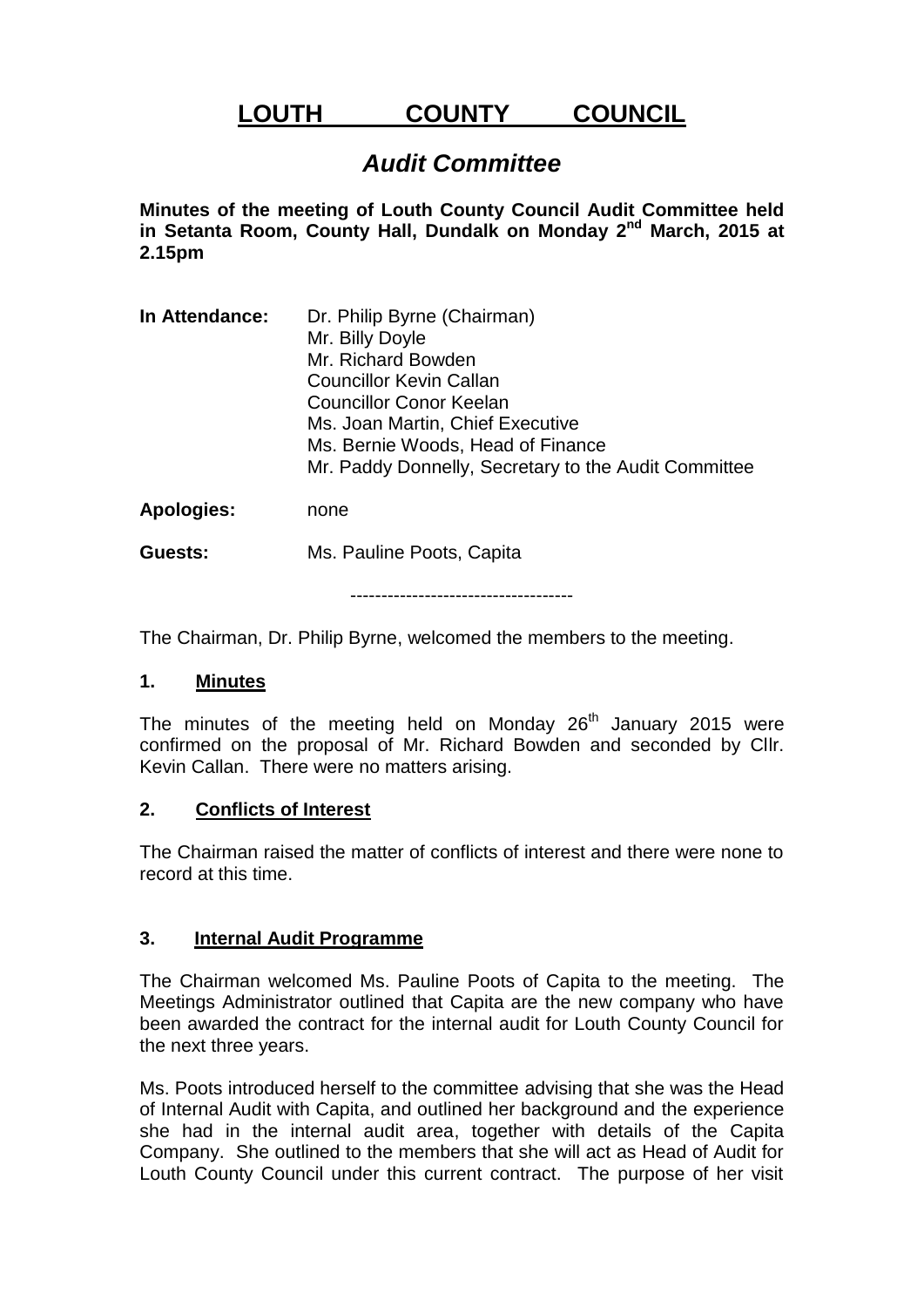today was to present to the Audit Committee the Internal Audit Work Programme that had been drafted and presented to the Chief Executive and the Management Team, and was now with the Audit Committee for any amendments they may wish to advise. In preparing the Audit Plan, Ms. Poots advised that she had received information in relation to the Management Teams perspective in regard to the Audits, together with the Risk Register and previous Internal Audit Reports that had been carried out.

There was a lengthy discussion in regard to the formulation of the Audit Plan and the reasons why some items were included and some were not. Ms. Poots outlined to the members that there were 50 audit days provided for in the programme, and that she had a proposal as to how these would be disseminated across the various risk categories in order to maximise the effect of the internal audits.

The members suggested a number of small changes to the programme and Ms. Poots agreed to make the changes and resubmit the Audit Programme with a view to commencing the audits as soon as possible. The Chairman thanked Ms. Poots on behalf of the committee and looked forward to meeting her and her team at future meetings over the coming years.

# **4. Budget and Financial Provisions**

The Chief Executive and Head of Finance joined the meeting. The Chairman thanked them for giving their time and apologised in the delay in being available to them due to the length of discussion in relation to Internal Audit.

There was a lengthy and extensive discussion in regard to the budget where all members had an opportunity to seek clarification from the Chief Executive and the Head of Finance. The Chief Executive confirmed that the budget had been approved in November 2014, and there was now a new procedure in relation to budget preparation and that this process would begin again shortly, initially dealing with the Property Tax. The Chief Executive confirmed that the Roads Grants had been reduced by €500,000, which did and would impact severely on our Road Works Programme. The slowdown in development over the last number of years has reduced the inflow of Development Contributions. Land Loans that had matured after seven years are now a major and significant hit on the council, with Drogheda loans alone accounting for interest in the amount of  $\epsilon$ 2 million per annum. The Chief Executive confirmed that a new house building programme on our own lands would help alleviate this.

In regard to queries in relation to provisions for bad debts, the Head of Finance and Chief Executive outlined measures that had been taken in relation to this and the restructuring of Bad Debt Collection Teams, together with claw back on non payment of rates, we also have now commenced a 50% only reduction for vacant buildings and this was being provided for in the budget. In relation to Property Tax, the Chief Executive confirmed that members had agreed a 1.5% reduction in 2014, and any greater reduction would have certainly caused major difficulties for the Council to operate and